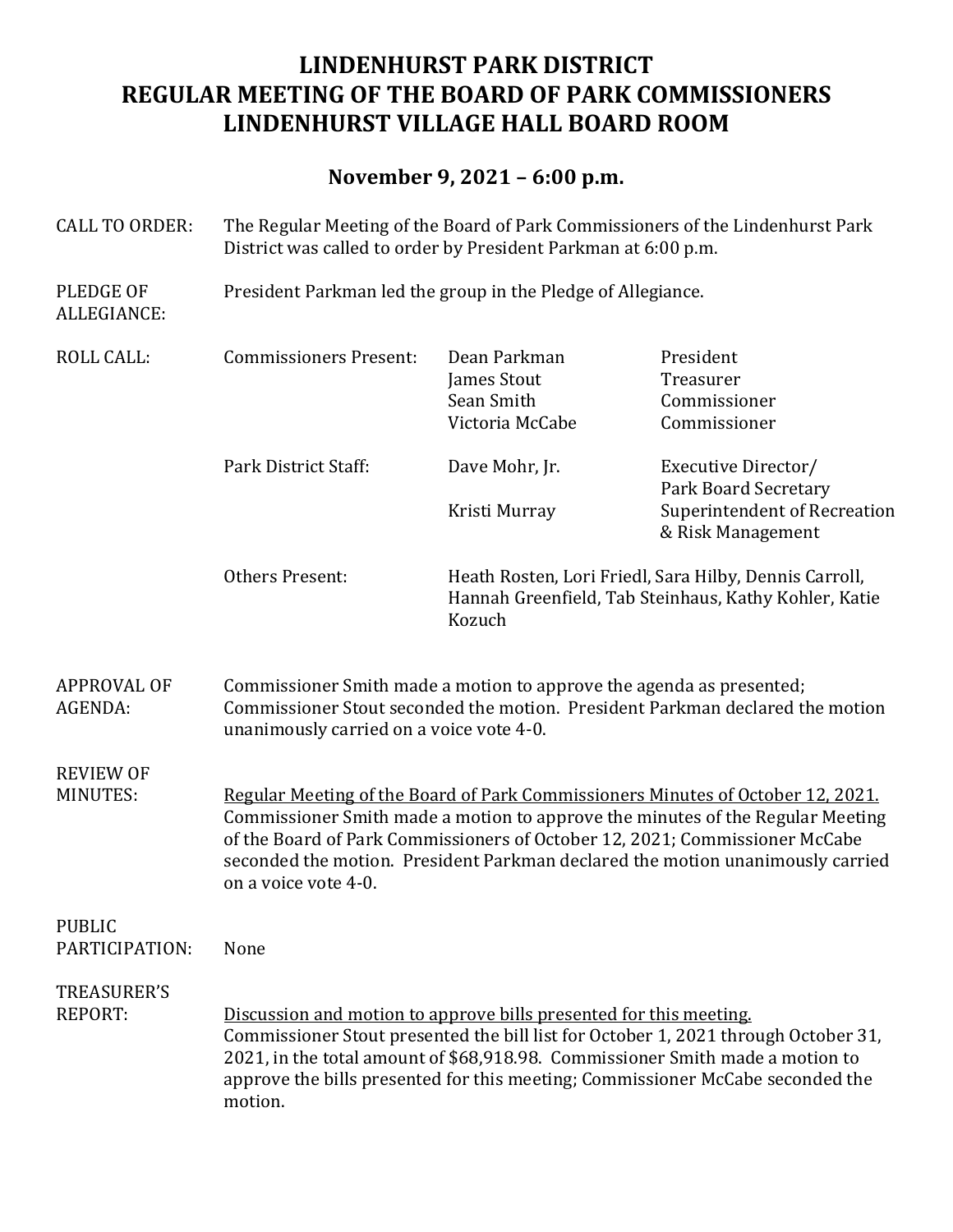ROLL CALL:

| Parkman | Aye |
|---------|-----|
| Stout   | Aye |
| Smith   | Aye |
| McCabe  | Aye |
|         |     |

President Parkman declared the motion unanimously carried on a roll call vote 4-0.

Update Park District's finances and investments. Nothing to report.

## STAFF REPORTS: Finance Department

Director Mohr reported that Linda Marturano, Business Manager, received \$157,210.18 in tax dollars from the county. Input four new employees into ADP. Received impact fees from two lots in Briargate. Cash sales from Haunted Trail was \$7,880; sponsorships \$2,450. Approximately 2,315 went through the Haunted Trail.

#### Parks Department

Dennis Carroll, Jr., Parks and Grounds Operations Manager, reported that the Elmwood Tot Lot slide replacement occurred due to vandalism; park will be monitored more closely. Utilized assistance from Manager Steinhaus and a Village of Lindenhurst employee to replace. Started to decorate trees with lights for Winter Wonderland event around Parkman Pavilion.

Tab Steinhaus, Facility and Vehicle Operations Manager, inspections were completed. Van will require new tires in 2022; other vehicles are up to date with inspections and stickers. Have updated vendors for fire and safety to save money and maintain smooth operations. Replaced fan in restroom. Utilizing Krause Electric for electrical needs throughout the facility. Will be sealing splash pad surface in spring 2022. Millennium Park is continually vandalized. Parks shelters are closed for season.

#### Recreation Department

Lori Friedl, Guest Services Manager, reported that new walkers are coming to walk the indoor track and purchasing track passes, both three month and year long passes. 152 used the track during business hours in October. Indoor rentals and birthday parties are booking more frequently. Creating two events in Winter/Spring guide that will be birthday parties offered as single events.

Hannah Greenfield, Recreation Program Manager, reported that Active Adults have had good participation with both cards  $(8-14)$  and aerobics  $(4-6)$ . Nina Kenney from the Lake Villa District Library came to coffee club. Halloween Party had 11 in attendance. SRSNLC Happy Hour and a Half program ran with 1 participant. Bowling is currently running with 2 participants. Thank you to everyone for their help with Haunted Trail. Food trucks were a big hit; will be bringing them back for 2022, some have already committed. Will include a food truck with items better suited to children's appetites and at a lower price point (if possible).

Sara Hilby, Athletic Program Manager, reported that youth programming fall session has 44 of 55 classes running. 437 participants total. Soccer ended for fall, but giving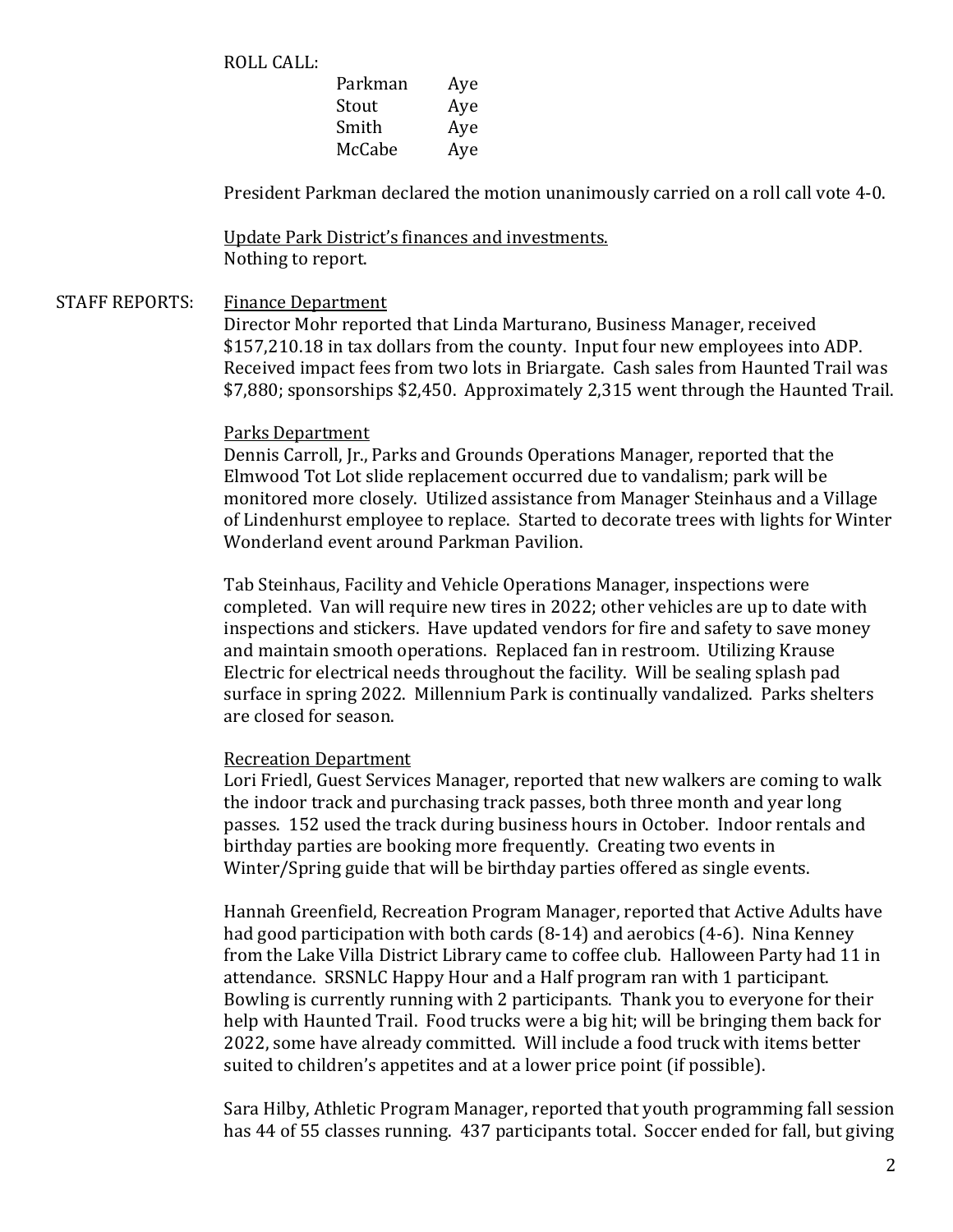option to switch to the fall/spring joint program to save money. 13 taking advantage through November 30. Winter basketball registration deadline is November 12. Currently have 95 participants registered. Trying to create teams based off of schools. Dance has hired a new staff person who will offer non-recital classes and themed workshops. Fitness and gym memberships are updated and selling well. Jazzercise will be utilizing a new facility in Antioch as of November 1.

Katie Kozuch, Recreation Program manager, reported that preschool butter braid fundraiser raised \$1,800 which increases supply budget for teachers. Giving tours for new preschool families. Halloween Parties took place in preschool classes with costume parades on track. Reached out to District 41 schools to continue to promote Before and After School Program and break camps. Oakland and Millburn schools will not post in newsletters, but will add flyers to virtual backpacks. Before and After School children enjoyed a Halloween party on October 29. Halloween Spooktacular had 14 participants.

Superintendent Murray congratulated Manager Greenfield on a successful first Haunted Trail event, and thank all staff and board members for their hard work up to and on the day of the event. Superintendent Murray commented that the Strategic Plan workshop was very successful and a great cohesive experience for staff. The Recreation Team has been busy discussing and planning for programming Winter/Spring 2022. Staff has been reviewing and enhancing existing programs and reviewing comps to ensure relevancy of programs and services. Staff have been tasked to seek new opportunities for revenue generation and sponsorship dollars as they are able to boost programs and events. Staff will be meeting with the Lake Villa District Library to collaborate programming for 2022, including camp summer reading program collaboration as well as joint Stories in the park events. LVDL staff will also be participating in some of the District's large scale special events, including upcoming Winter Wonderland.

#### **Marketing Department**

Kathy Kohler, Marketing and Community Relations Manager, reported that she has pushed last programs available in Fall guide and monitors program registration correlation. Winter guide process went smoothly. First draft of guide will be sent to staff this week. Attended a Chamber Mixer at Black Lung Brewery to discuss sponsorship with chamber members. Sponsorship for events (both free and preregistered) are strong.

NEW BUSINESS: Nothing to report.

OLD BUSINESS: Update on 2022-2025 Strategic Master Plan and Direction The Board received a copy of the goals from the Strategic/Master Plan meeting. Director Mohr will be submitting changes to NIU and will schedule a staff workshop to direct and assign goal charge. Will approve three-year strategic/master plan at December board meeting.

#### PRESIDENT'S REPORT: Commissioner's Report

Commissioner McCabe commented on the success of Haunted Trail event.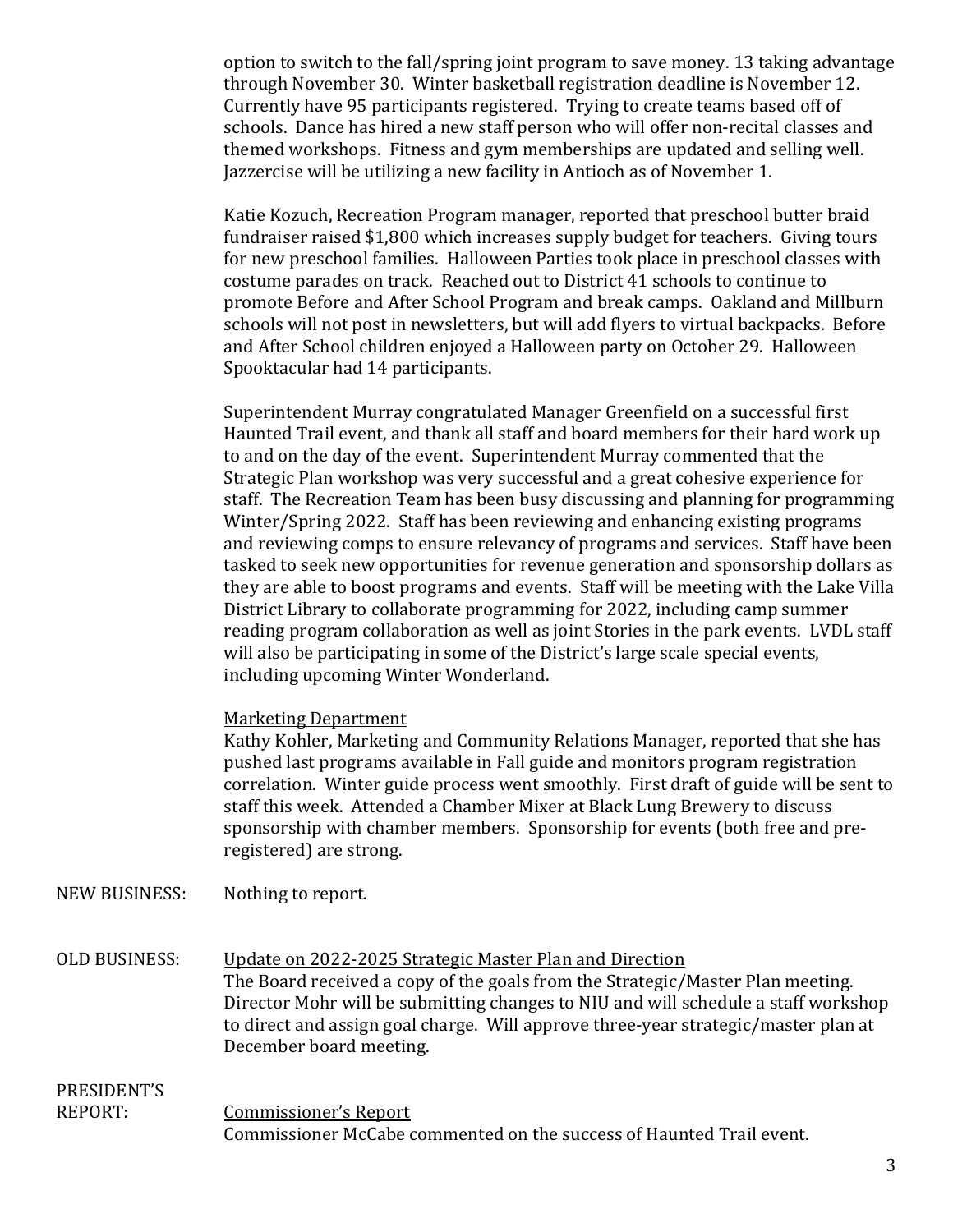# DIRECTOR'S

REPORT: Update of various administrative activities; capitol and safety improvements, legal updates, Community Center expansion, Slove Park DCEO Grant, Parkman Pavilion, Mitel phone system, IAPD/IPRA Conference.

Director Mohr reported that the District received notification from DCFS that the District is officially licensed exempt and will not be reviewed for any additional complaints. Working on a contract with FGM for 6800sqft expansion of Community Center. Legal is currently reviewing contract. Will present contract for approval at December board meeting. Contract dealings with Midwest Mechanical will begin in January. Lack of building materials may slow progress, but will seek work-around. Hoping to break ground in June 2022. Seeking a grant for Slove Park in cooperation with the Village of Lindenhurst for improvement as the center of the TIF district. Reviewing plans in advance of grant application deadline. Removed seven trees on the east/south side of Parkman Pavilion to improve visibility for future events. Purchasing six new picnic tables and replacing garbage cans. Investing in PA system for small scale events such as children's concerts and theatre programming. Commissioner Stout suggests adding lighting to the roof of the pavilion to light up after dark. Phone system will be replaced in December to an IP based system. IAPD/IPRA conference registration for 2022 is available now; all full-time staff will have the option to attend. New recording secretary will begin at December board meeting. 

#### Truth in Taxation

2021 tax extension will seek increase of 3.95%. Board will approve in December. Commissioner McCabe made a motion to approve presented tax extension increase; Commissioner Smith seconded the motion.

#### ROLL CALL:

| Parkman | Aye |
|---------|-----|
| Stout   | Aye |
| Smith   | Aye |
| McCabe  | Aye |

**SAFETY** AND RISK

MANAGEMENT: Monthly Report; Safety Coordinator

Kristi Murray, Superintendent of Recreation and Risk Management, led the Lunch and Learn training on October 21. Will be revamping the training protocol and process to include online learning opportunities with PDRMA and more hands-on training. Created a sick child procedure with Manager Kozuch for primary use in preschool and the Before and After School Program. Thank you to Lieutenant Justin Biggs and the Lake Villa Fire Department for their assistance in running a fire drill in October.

Review Park District's Accident/Incident Reports Accident/Incident report  $(10/19)$  – Child fell on playground and hit head

Accident/Incident report  $(10/19)$  – Child fell off of swing on playground and hit head